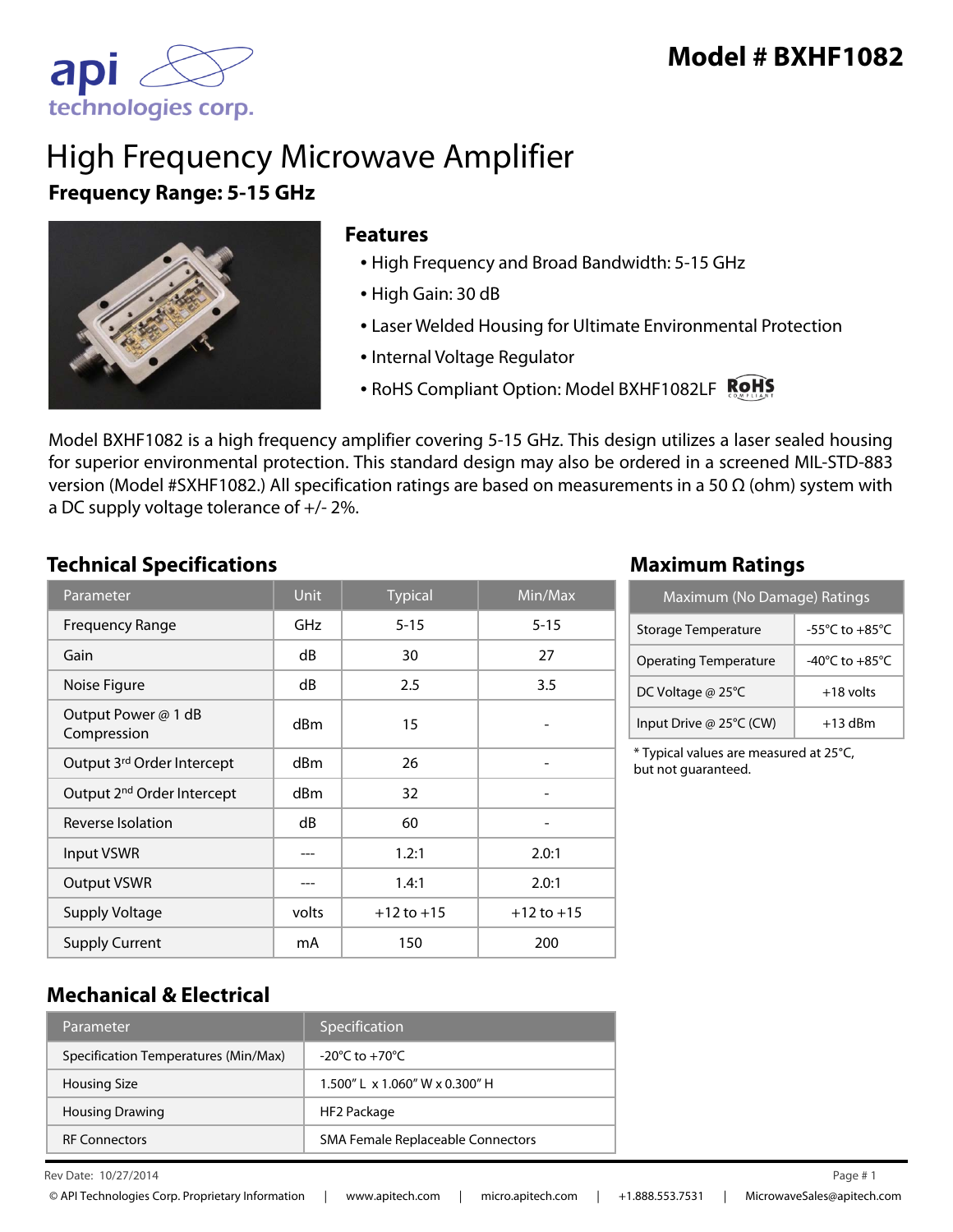#### **Typical Performance Graphs**



**Noise Figure (dB)**



**Reverse Isolation (dB)**



**3rd Order Intercept (dBm) 2nd Order Intercept (dBm)**



Rev Date: 10/27/2014 Page # 2